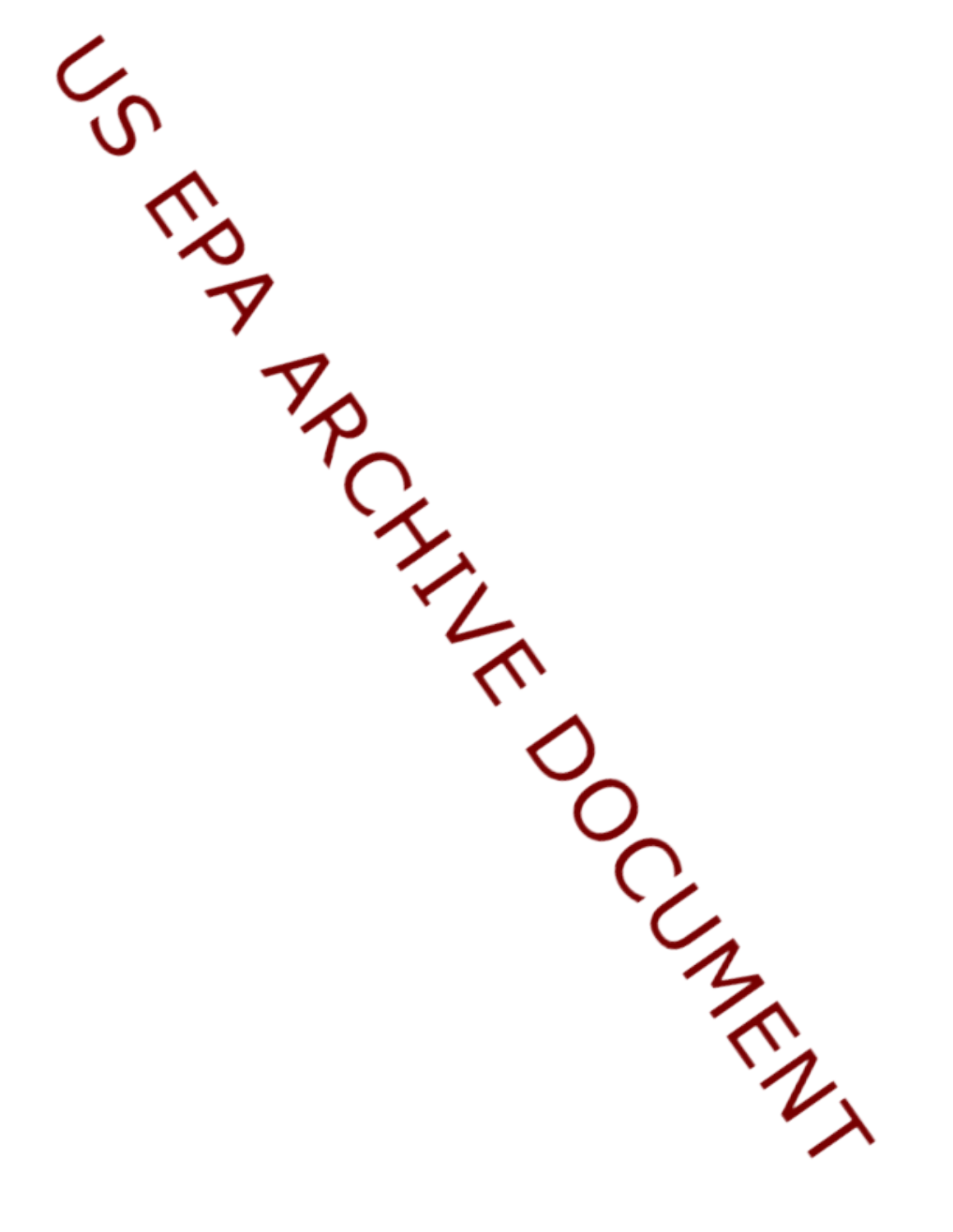# **Consumer Factsheet on: HEPTACHLOR AND HEPTACHLOR EPOXIDE**

[List of Contaminants](http://www.epa.gov/safewater/hfacts.html) 

 As part of the Drinking Water and Health pages, this fact sheet is part of a larger publication: **National Primary Drinking Water Regulations** 

 States Environmental Protection Agency (EPA). This is a factsheet about a chemical that may be found in some public or private drinking water supplies. It may cause health problems if found in amounts greater than the health standard set by the United

### **What is Heptachlor and how is it used?**

 control in buried, pad-mounted electric power transformers, and in underground cable television and Heptachlor is a white to tan waxy organic solid with a camphor-like odor. The epoxide is formed from heptachlor in the environment. It was once used as a non-agricultural insecticide. Most uses of the product were canceled in 1978. The only permitted commercial use of heptachlor products is for fire ant telephone cable boxes.

 The list of trade names given below may help you find out whether you are using this chemical at home or work.

#### **Trade Names and Synonyms:**

 Velsicol 104 Aahepta Agroceres **Hepta** Heptachlordane Heptagran Heptamul **Heptox** Gold Crest H-60 **Rhodiachlor Basaklor Soleptax Termide** 

#### **Why is Heptachlor being Regulated?**

 based solely on possible health risks and exposure, are called Maximum Contaminant Level Goals. In 1974, Congress passed the Safe Drinking Water Act. This law requires EPA to determine safe levels of chemicals in drinking water which do or may cause health problems. These non-enforceable levels,

 protection would not cause any of the potential health problems described below. The MCLGs for heptachlor and its epoxide have been set at zero because EPA believes this level of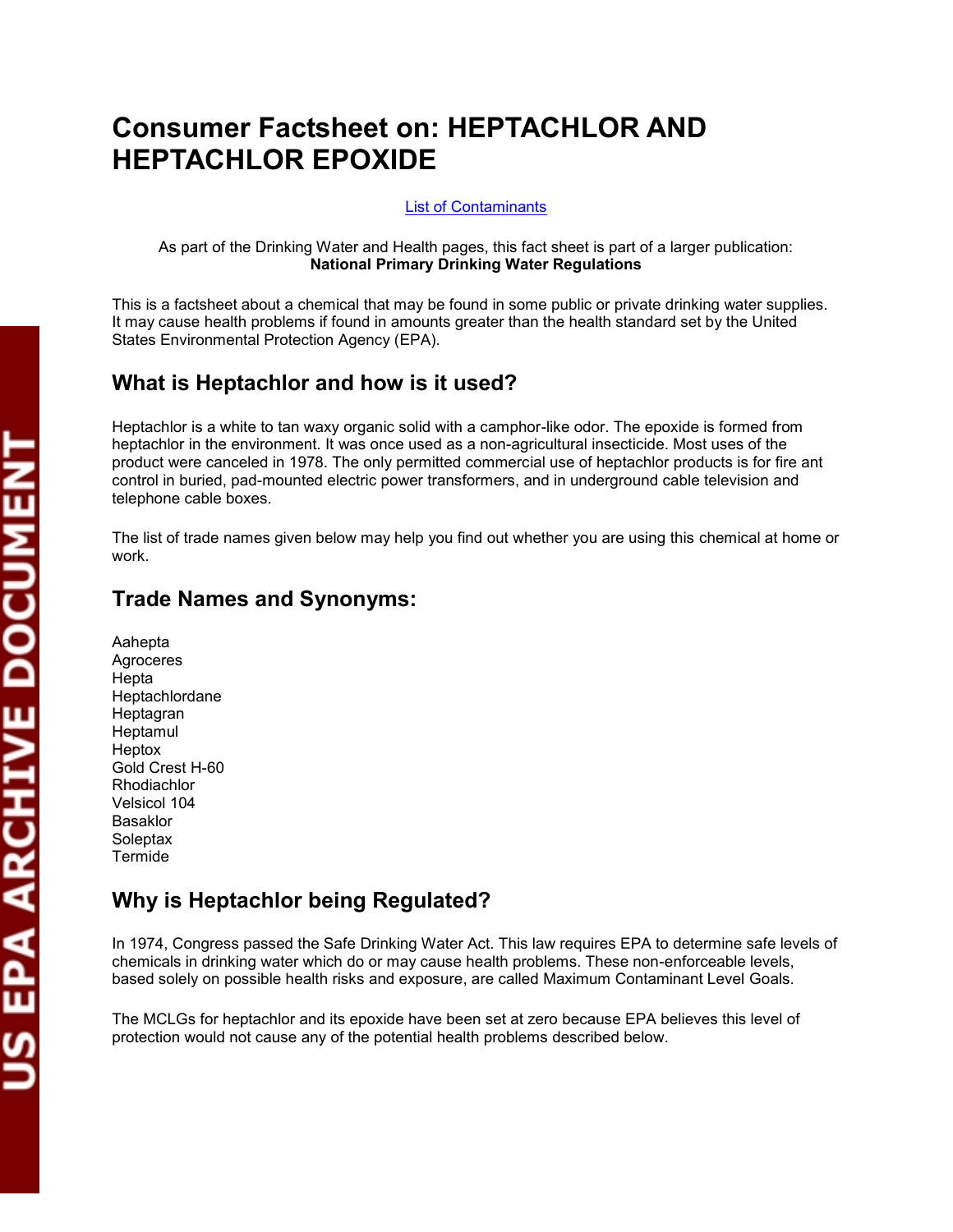(MCLs). MCLs are set as close to the MCLGs as possible, considering the ability of public water systems Based on these MCLGs, EPA has set enforceable standards called Maximum Contaminant Levels to detect and remove contaminants using suitable treatment technologies.

 The MCL for heptachlor has been set at 0.4 parts per billion (ppb) because EPA believes, given present technology and resources, this is the lowest level to which water systems can reasonably be required to remove this contaminant should it occur in drinking water. The MCL for the epoxide is 0.2 ppb.

These drinking water standards and the regulations for ensuring these standards are met, are called National Primary Drinking Water Regulations. All public water supplies must abide by these regulations.

#### **What are the Health Effects?**

 Short-term: EPA has found heptachlor and its epoxide to potentially cause the following health effects when people are exposed to it at levels above the MCL for relatively short periods of time: liver and central nervous system damage.

Long-term: Heptachlor and its epoxide have the potential to cause the following effects from a lifetime exposure at levels above the MCL: extensive liver damage; cancer.

# **How much Heptachlor is produced and released to the environment?**

 Production of heptachlor in 1982 was nearly 100,000 lbs. Heptachlor may be released directly to the soil in connection with its use in termite and fire ant control. However, heptachlor has been found in treated wastewater from some types of industrial facilities.

Heptachlor epoxide is not produced commercially, but rather is formed by the chemical and biological transformation of heptachlor in the environment.

#### **What happens to Heptachlor when it is released to the environment?**

 Heptachlor is expected to adsorb strongly to soil and so resist leaching to groundwater. Heptachlor can evaporate from soil surfaces, and is degraded by bacteria once it passes into the soil.

 for many years in the upper soil layers. Similarly in water, heptachlor will be broken down while the Heptachlor epoxide also adsorbs strongly to soil but is extremely resistant to biodegradation, persisting epoxide will persist, usually in sediments.

Heptachlor epoxide is concentrated extensively in aquatic life. It is taken up into the food chain by plants and bioconcentrates into fish, animals and milk.

#### **How will Heptachlor be Detected in and Removed from My Drinking Water?**

 this contaminant. The regulation for heptachlor became effective in 1992. Between 1993 and 1995, EPA required your water supplier to collect water samples every 3 months for one year and analyze them to find out if heptachlor is present above 0.04 ppb. If it is present above this level, the system must continue to monitor